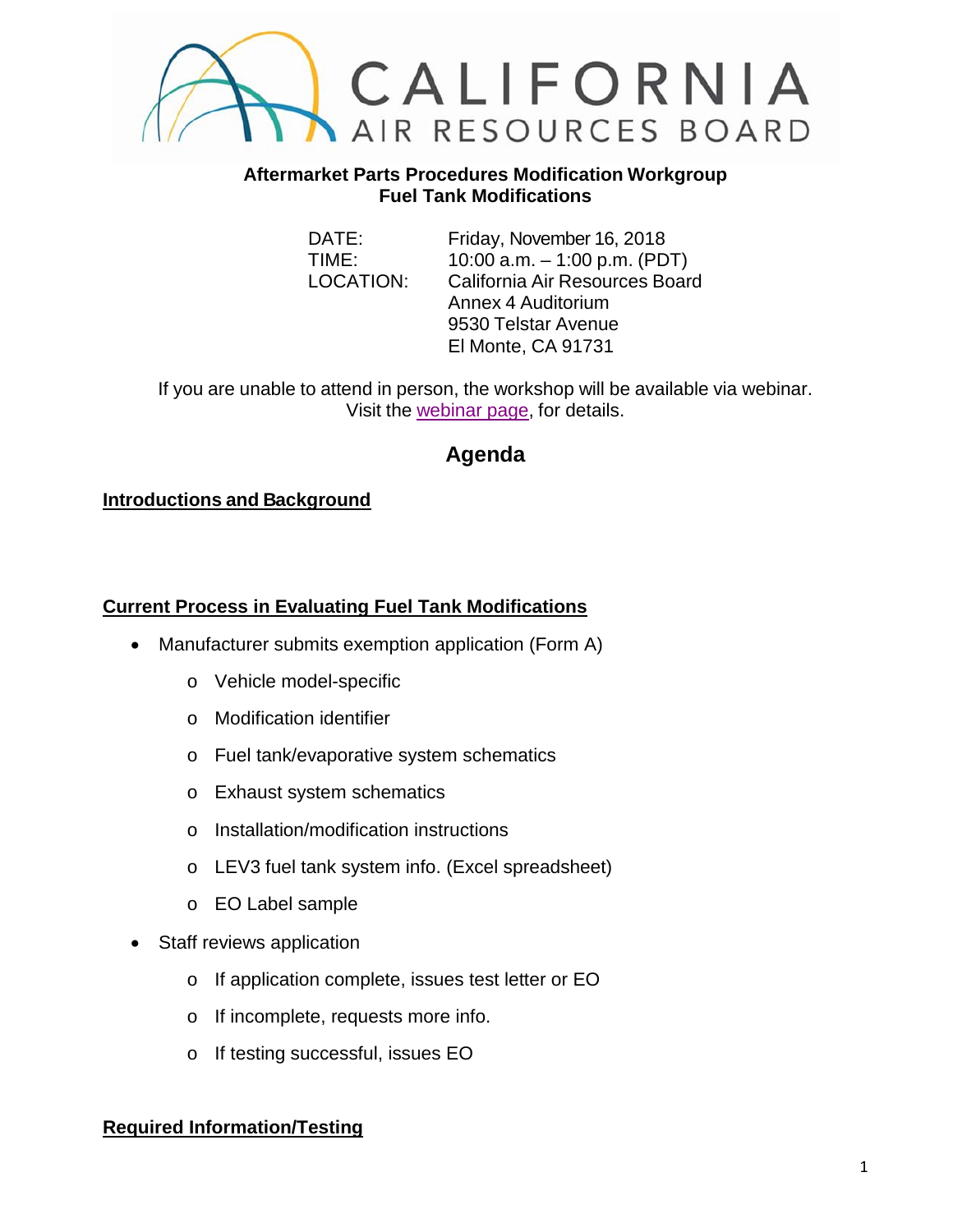- LEV3 fuel tank system info. spreadsheet requires data on:
	- o Fuel tank supplier, material, capacity, location
	- o Fuel pump/sender changes
	- o Emission canister changes
	- o Fuel fill pipe changes
	- o Fuel supply line suppliers, material, permeation, etc.
	- o Fuel vapor line suppliers, material, permeation, etc.
	- o Fuel and vapor line connectors
	- o Emission control valve changes
- Fill pipe specifications
- **Testing** 
	- o Testing unique to modification, i.e. evap., exhaust, OBD2
	- o Change in vehicle model year evaporative standards triggers testing
	- o Incomplete or missing OEM or modified part data trigger testing
- Annual updates required

#### **System/Business Issues**

- Short business cycle difficult to have complete application before submission
- Procuring parts compliant with standards

## **Testing Issues**

- Each system/modification for LEV2/LEV3 vehicles requires testing (i.e. application & test letter)
- Limited testing laboratories for evap. testing
- Effects of foreign material on vehicle during evap. testing due to stringent standards
- OBD2 testing
	- o Verify OBD2 system operates as designed with modification
	- o OEM, OBD, and laboratory assistance needed
	- o Time/resource-intensive

## **CARB Concerns**